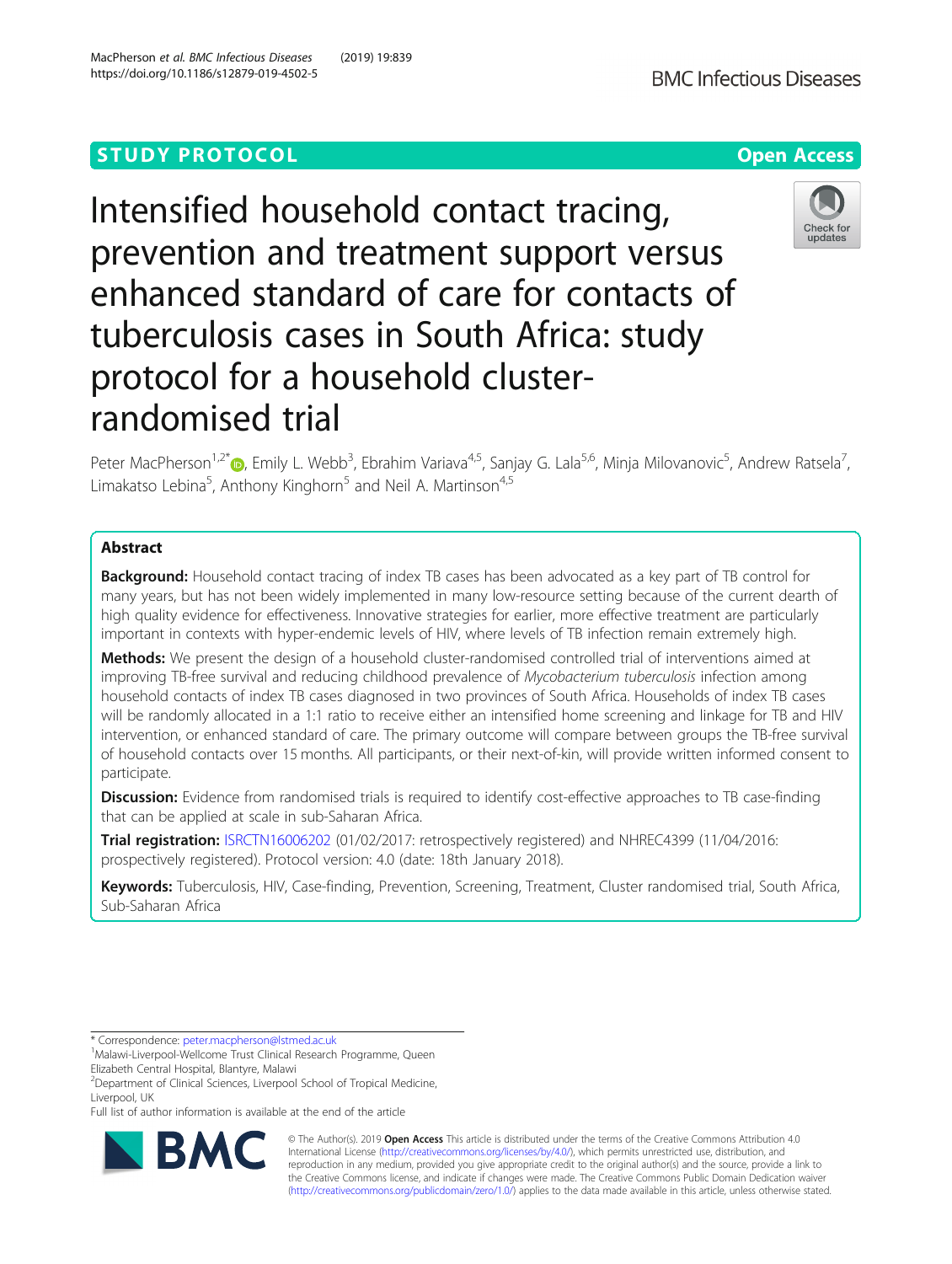# Background

Tuberculosis (TB) remains a public health priority, and is now the leading adult infectious cause of death world-wide [\[1](#page-8-0)]. In sub-Saharan Africa, TB incidence rates have skyrocketed [\[1](#page-8-0), [2](#page-8-0)], driven principally by extremely high prevalence of human immunodeficiency virus (HIV) infection [[2\]](#page-8-0). South Africa is the country with the largest number of people living with HIV worldwide [[3](#page-8-0)], and has experienced extremely high TB incidence, prevalence and TB-related mortality [[4\]](#page-8-0).

The End-TB Strategy calls for bold action to eliminate tuberculosis as a public health issue by 2035 [[5\]](#page-8-0). Central to the End-TB strategy is a recognition that integrated patient-centred care is required to treat all cases of tuberculosis, along with systematic screening of contacts and other high-risk groups to provide effective preventive interventions [\[5](#page-8-0)]. Moreover, high out-of-pocket costs of care-seeking and treatment have proved to be catastrophic for many people attempting to accesses TB care and treatment [[6,](#page-8-0) [7](#page-8-0)]. Interventions that can deliver earlier, equitable, affordable and effective TB and HIV diagnosis and treatment are urgently required.

#### Rationale for trial

Contact tracing of index TB cases (sometimes known as "sentinel" or "source" cases) has been advocated as a key part of TB control for many years because it facilitates early identification of symptomatic and infectious linked cases, and allows individuals with TB infection to receive preventive treatment [\[8](#page-8-0)–[10\]](#page-8-0). Although, World Health Organization (WHO) [\[10\]](#page-8-0) and National Guidelines in South Africa [\[11](#page-8-0)] recommend household contact tracing, the 2012 WHO guidelines have not been prioritized or widely implemented in South Africa (or indeed in many other high TB burden countries) because of the limited available evidence for effectiveness or cost-effectiveness [[12\]](#page-8-0), and the requirement to reallocate resources in many settings that are already struggling to identify, diagnose and treat people with TB symptoms [[13\]](#page-8-0).

The Zambia, South Africa Tuberculosis and AIDS Reduction (ZAMSTAR) community randomized trial in Zambia and South Africa [\[14\]](#page-8-0) has shown that household contact tracing has the potential to reduce new TB infections in young children and TB prevalence in communities, whereas untargeted community TB case finding intervention also tested in ZAMSTAR had no impact on these outcomes. The ZAMSTAR household contact tracing intervention comprised of: identification of target households through adult index TB cases; symptom screening of household contacts to identify individuals for further TB investigation; testing symptomatic individuals using sputum smear microscopy. To date, the ZAMSTAR study team has not reported on process and outcome indicators of the household intervention, such as: the rates of newly

diagnosed TB disease and/or HIV infection in contacts who accessed care and prevention services; the number of times that the entire household was offered TB symptom screening; the proportion of contacts who should have received TB preventive treatment and/or antiretroviral therapy (ART), and who actually received it; and the costs of implementing this strategy its cost effectiveness in relation to passive case finding. Additionally, the symptom-based, sputum smear screening strategy used in ZAMSTAR to identify and investigate TB suspects likely missed some household contacts with prevalent infectious TB [\[15](#page-8-0)], thereby limiting the effectiveness of the household interventions. Moreover, at the time of the trial ART - a potent means of preventing TB disease - was not universally available, with initiation of ART based on cluster of differentiation 4 (CD4) cell count thresholds.

Our prior studies in households of adult and paediatric index TB cases in two different South African settings where HIV prevalence is high, indicate that a substantial proportion of household contacts who have sputum cultures positive for M. tuberculosis do not report symptoms and, under the ZAMSTAR strategy, would not have been identified by symptom screening [[16](#page-8-0), [17](#page-8-0)]. Moreover, data from the Vhembe Health District in Limpopo, South Africa (a relatively low TB incidence area) showed that household contact tracing identified comparable rates of undiagnosed TB disease in contacts as in the high TB incidence area (or "hot spot" area) of Matlosana District; again, a significant proportion of contacts with newly identified culture-positive TB disease reported no symptoms [[18\]](#page-8-0).

Mathematical models emphasize that the failure to detect contacts with asymptomatic or subclinical TB limits the potential reduction on community TB transmission [\[19](#page-8-0)] and suggest that earlier identification and prompt treatment of contacts could result in improved population-level TB control [\[19](#page-8-0)].

Compared to sputum culture and the newer molecular TB diagnostics, sputum smear has reduced sensitivity in HIV-infected individuals because of the paucibacillary nature of early TB disease [\[20](#page-8-0)]. Since the final ZAMSTAR prevalence survey in 2010, routine TB diagnostics have improved markedly with the widespread scale-up of the Xpert MTB/Rif molecular TB diagnostic platform, which is more sensitive and specific than sputum smear in diagnosing TB [[21](#page-8-0)]. Importantly, Xpert reduces diagnostic delay and allows for earlier TB treatment initiation [\[22\]](#page-8-0). TB preventive treatment guidelines for HIV-infected individuals now recommend long-term, more effective and safe regimens [[23](#page-8-0), [24](#page-8-0)], which when co-administered with antiretroviral therapy (ART) reduce mortality and TB disease [\[25,](#page-8-0) [26\]](#page-8-0). WHO has recommended a "test-and-treat" with immediate ART initiation for all individuals living with HIV [\[27\]](#page-8-0); first line ART regimens have been simplified to single daily dosing with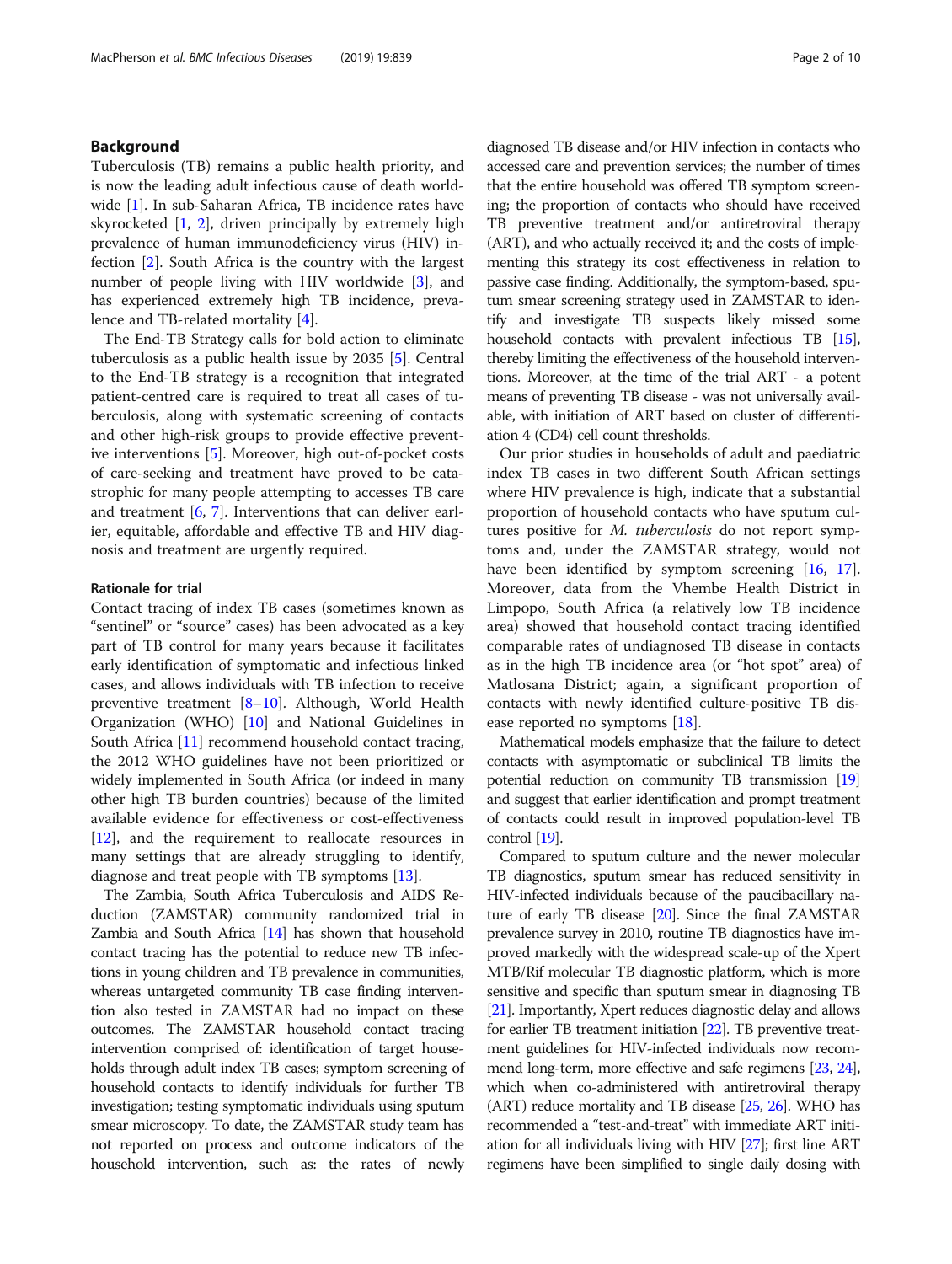fixed-dose combination tablets [[27\]](#page-8-0). Moreover, children diagnosed with TB are increasingly being recognized as important sentinel cases for rapid identification of an infectious household TB case [\[17,](#page-8-0) [28\]](#page-8-0) and equally importantly, for identifying undiagnosed or untreated maternal HIV infection. Finally, our data shows that HIVseronegative household contacts in a high burden setting in the year after a household contact tracing intervention had annual TB incidence of 700/100,000 [[29\]](#page-8-0). This is considerably higher than in most HIV-seronegative individuals and suggests preventive treatment against TB should be offered to HIV seronegative adults and older children, although not currently part of guidelines for preventive treatment against TB in South Africa.

We therefore hypothesise that an intensified household contact tracing and treatment support intervention that includes these diagnostic and preventative advances will improve TB-free survival among household contacts, and will decrease the prevalence of TB infection in children.

#### Methods/design

# Study design

A household cluster randomised trial.

# Study setting

The study is being conducted in two South African Districts, selected based primarily on their differing TB and HIV burden and existing community research links (Botshabelo Subdistrict, Mangaung Metropolitan Municipality in the Free State, population, 2011 population: 181,712 [[30](#page-8-0)]; and the Capricorn Health District in Limpopo Province, 2011 population:  $1,293,000$  [\[31\]](#page-8-0)) – map: Additional file [1:](#page-7-0) Figure S1. The antenatal HIV seroprevalence and the annual TB incidence for 2012 in Mangaung Municipality and in the Capricorn Health District were 32% and 686/ 100,000 and 15% and 371/100,000 respectively [\[32,](#page-9-0) [33](#page-9-0)]. These two settings provide valuable information on the intervention when implemented in a TB "hot spot" compared to one with a lower annual TB burden.

## Identification of index TB cases

Index TB cases eligible to participate in the study will be any patient (living or recently deceased within 6 weeks of confirmed TB diagnosis) who is a permanent resident of one of the study districts with no plans to relocate over the planned duration of the study, and who has been diagnosed with TB. In index cases older than 7 years, only those with laboratory confirmed pulmonary TB were eligible; if 7 years or younger, we will include patients with TB diagnosed by a doctor without bacteriological confirmation, or bacteriologically-confirmed TB of any organ. Index cases will be diagnosed at any health facility in the study districts in the 6 weeks prior to recruitment. Severely ill and deceased patients will be included as index cases if we obtain written informed consent from a close family member. Severely ill patients with TB will be requested to confirm their participation in the study once they are capable of providing informed consent. We will exclude individuals who are incarcerated or are in long term in-patient care for reasons apart from TB.

Research teams will identify potentially eligible index TB cases by visiting hospital wards and clinics, from routine reporting of TB cases in public-sector health facilities in the two study districts (TB registers and notifications), and from lists of specimens positive for TB generated by public sector laboratories.

For each index TB case who provides informed consent, a baseline questionnaire will be completed; in paediatric index cases or where the index case is deceased or too ill to provide informed consent, this information will be obtained from the caregiver or participant's representative. Additionally, we will ask index cases – or their representative – to complete a line-list of all household members.

## Design of interventions

The households of index TB cases will be randomly allocated in a 1:1 ratio to one of two interventions: intensified household contact tracing and treatment support (intervention); or enhanced standard of care (control).

#### Randomisation, allocation and blinding

The unit of randomization is households of recruited index TB cases. The dwelling within which the household members live is defined as all rooms under a contiguous roofed area linked by doorways or windows through which air can pass. For this study, household members are defined as all individuals who shared dwelling airspace by either having slept overnight at least once, or shared at least two meals in the same household as the index case in the 14 days prior to the index case's diagnosis of TB.

Index cases and their household members will be randomly allocated using a computer-generated allocation sequence stratified by district and with a block size of 10 generated prior to the first allocation by the study statistician. For each index case at both sites, allocation is accessed through a central study telephone line, staffed by a data manager in Johannesburg, unlinked to other aspects of the study. Randomisation only occurs after consent procedures and baseline questionnaires and after all eligibility criteria have been satisfied.

This is an open study as we cannot blind index cases, their households, or study field research teams to allocation. However, study research assistants are blinded to the allocation of households when they conduct outcome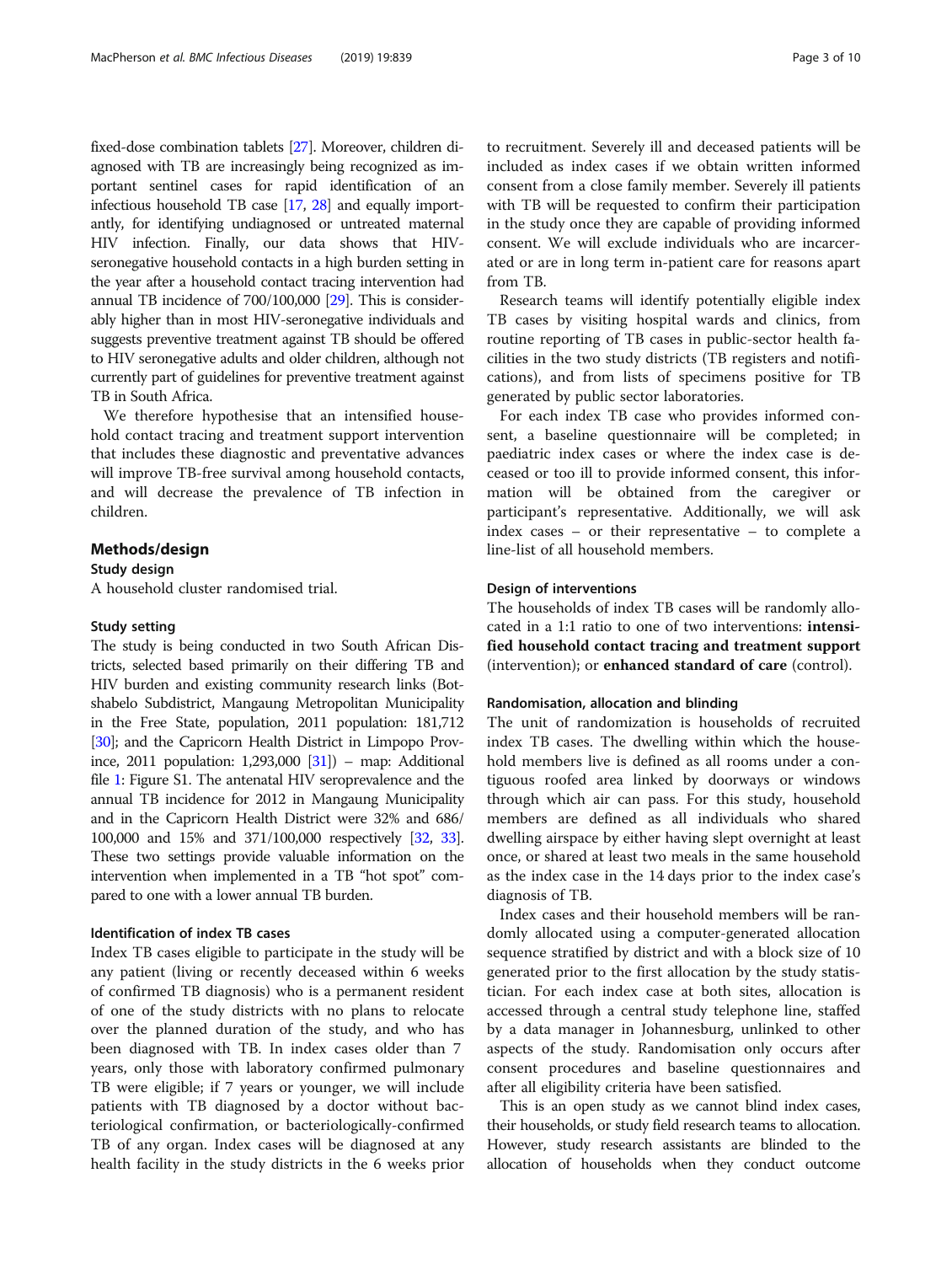assessments, and investigator blinding will be maintained until final analysis; no interim analyses which reveal results of the study or provide an indication by group laboratory results, or other outcomes, will be provided to site staff or investigators.

# Intensified household contact tracing and treatment support (intervention group)

In households allocated to the intervention group, within 14 days of recruiting the index TB case, a research team comprising of an enrolled nurse and counsellors will conduct an initial household visit, record characteristics of the dwelling, seek consent to participate from all household members, and administer a short questionnaire to each recruited household member that will include: demographic details including relationship and exposure to the recruited index case; risk factors for TB; presence of TB symptoms; and history of previous and current HIV and TB treatment.

All household members will be offered confidential HIV testing and counselling in accordance with South African guidelines - or anonymised testing for study purposes if consent for this is provided - followed by blood sampling for CD4 cell count measurement in household members diagnosed HIV-infected. We will collect one spot sputum sample from each household member capable of producing a sputum sample (irrespective of the presence of TB symptoms), which will be transported to the public sector laboratory at each site, and tested using the GeneXpert MTB/Rif platform until approximately the end of 2017, when the Xpert Ultra was rolled out nationally in South Africa. Sputa will also be cultured using the liquid Mycobacteria growth indicator tube (MGIT) platform. Tuberculin skin testing (TST) will be offered to all household members without confirmed TB.

At a follow-up household visit 1 week later, results of sputum Xpert testing will be communicated in confidence to household members. Participants with microbiologicallyconfirmed tuberculosis or HIV requiring care and treatment will be supported to attend their nearest local primary care clinic to register for care and treatment. Household members will be offered isoniazid preventive therapy (IPT) according to South African guidelines - which have changed over the course of the trial (in brief those who test HIV-positive and whose sputum tests are negative for TB or those who are under 5 years of age). Additionally, we will offer IPT to HIVseronegative individuals whose tuberculin skin test is positive  $(\geq 10 \text{ mm})$ , and who agree to take isoniazid preventive treatment. Patients who accept isoniazid preventive treatment are dispensed the first month of isoniazid preventive therapy by study nurses at their home, and are referred for ongoing preventive treatment at their local clinics.

Because previous studies have demonstrated suboptimal rates of linkage into TB and HIV care [[34,](#page-9-0) [35\]](#page-9-0), a revisit will be conducted 3 months after recruitment to support access to health facilities where required. If there has been no response to accessing care by individuals in a household, the local clinic will be approached to visit the household and take over their care.

# Enhanced standard of care (control group)

Each recruited index case – or their representative – allocated to the enhanced standard of care group will be provided with a referral letter and information materials for every household member they identify at baseline interview, and will be requested to give a pre-printed referral letter to each person in their household. The referral letter contains information about TB and HIV, recommends screening for TB and HIV, and provides details of local health facilities where screening and further care (if required) may be accessed. Additionally, the referral letter contains directions for health providers, including recommendations that TB screening, HIV testing and further care and prevention services (including ART and TB preventive therapy as required) should be offered in accordance with South African National guidelines because the individual was exposed to a likely infectious case of TB.

A week after recruitment, study research assistants will attempt to make a follow up telephone call to the index case, or their caregiver, to ensure the referral letters were given to household members, and to confirm that any ill household members have accessed their local health facility.

# Outcome measures

The primary outcome of the trial is a composite one: TB-free survival in the household starting 1 month after randomisation to the final ascertainment visit (an expected total follow-up time of  $\sim$  14 months); the onemonth lead-in time is to allow evaluation of the preventive effect of the study interventions, by excluding from analysis incident TB diagnoses that occur between months 0 and 1 that would likely detected as part of the intensified investigations in the intervention households. The follow-up time for those reaching the endpoint will be the time from a month after randomisation, or date of becoming a permanent household member (if entered the household at least 1 month after randomisation) to date of loss to follow-up or the date of the 15-month final outcome ascertainment visit; the follow-up time for those not reaching the endpoint will be the time from 1 month after randomisation or date of becoming a permanent household member (if entered the household at least 1 month after randomisation) to date of tuberculosis diagnosis or to date of death (or if both occur during the follow-up, the earliest of these). All analyses will be done using two different definitions of TB: (1)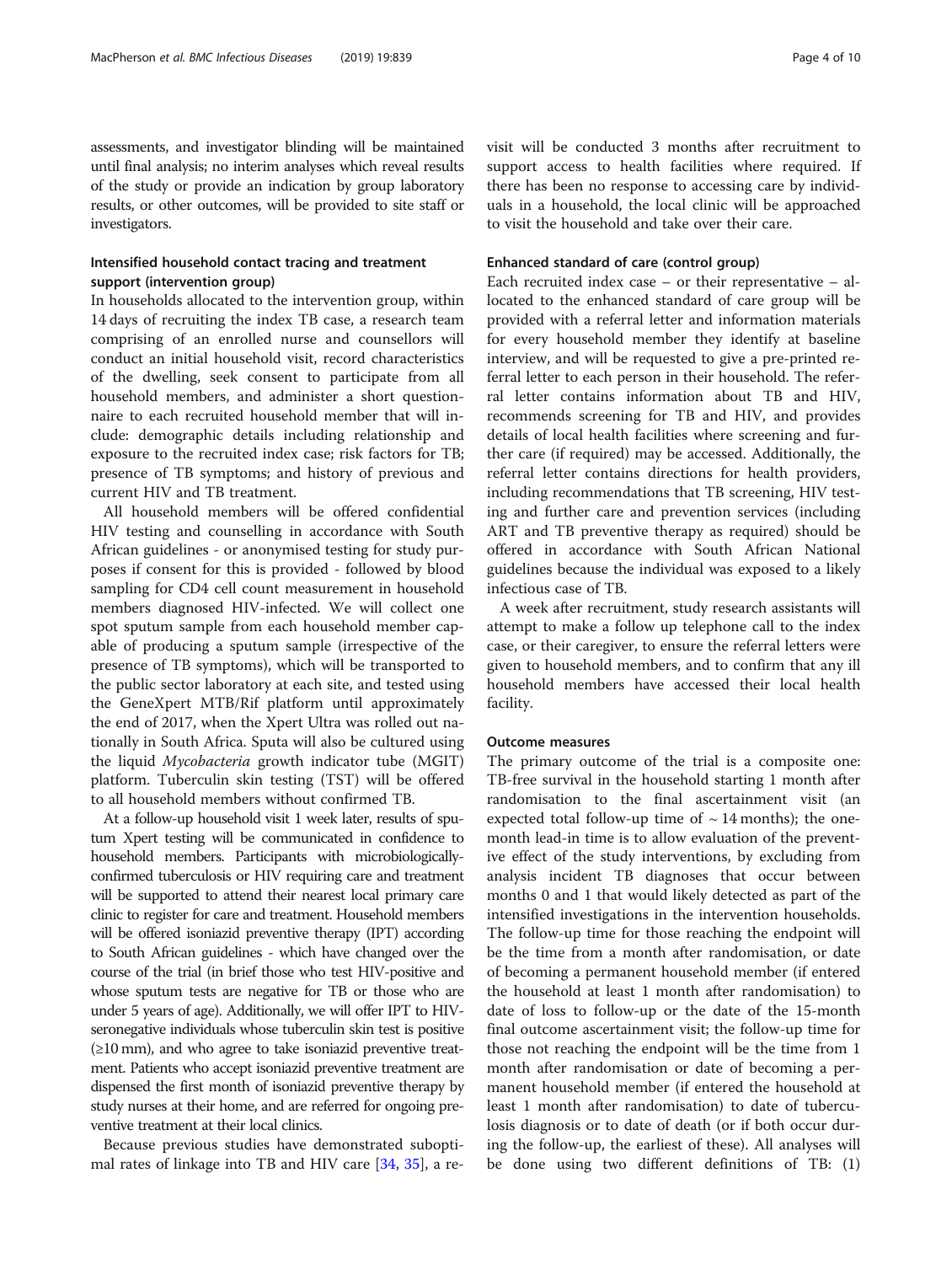including all cases where TB was diagnosed or TB treatment started, irrespective of the diagnostic method ("all TB"); (2) including only those where hard copy of a laboratory confirmation of TB was seen by the study team or for whom there is written medical record confirmation of a positive laboratory test for TB ("microbiologically-confirmed TB").

Secondary outcomes, together with their definitions, are:

- 1) Prevalence of TB infection at month 15 visit among household children who are aged under 14 years of age at the month 15 visit: Measured by tuberculin skin test (TST) reactivity – defined in three ways:
	- a) TST diameter  $\geq 10$  mm (irrespective of HIV serostatus or other comorbid condition) at the month 15 visit. This is our main definition of interest for this key secondary outcome.
	- b) **TST diameter ≥ 15 mm** in all participants irrespective of HIV serostatus, or other comorbid conditions at the month 15 visit. This is likely to be more specific.
	- c) Differential TST diameter: ≥5 mm in HIV infected children and in children who are underweight (defined as either height for age or weight for age Z-score of  $<-2$ ); TST diameter  $\ge$ 10 mm in seronegative and non- malnourished children.

We will also report the distribution of TST readings in children < 14 years, and the estimated annual risk of TB infection (ARI).

- 2) Time between first onset of symptoms and initiation of anti-tuberculosis treatment, among household members diagnosed with TB between baseline and month 15 visit
- 3) HIV prevalence (reported as a percentage of those HIV-tested at the month 15 visit) of previously undiagnosed, or previously diagnosed, but untreated HIV infection
- 4) Cumulative incidence of all-cause mortality at the month 15 visit
- 5) HIV viral load, defined as the prevalence of detectable viraemia (> 400 copies per/ml) within each trial arm (should we have sufficient data from HIV-infected individuals to do this)
- 6) Estimation of the cost-effectiveness of the intensified household contact tracing and treatment support intervention compared to the enhanced standard of care from a societal perspective. Analyses for this outcome will be described in a separate economic statistical analysis plan.

# Subgroup analyses

- 1. Subgroup analysis by study site (Capricorn District and Botshabelo District) will be conducted for all outcomes, in order to assess whether the effect of the intervention differs between a high (Botshabelo) and lower (Capricorn) TB burden setting.
- 2. For the secondary outcome of TB infection as assessed by TST reactivity among children aged < 14 years, we will conduct a subgroup analysis comparing children < 5 years of age with those aged ≥5 years at the month 15 visit.

# Outcome assessment

We will conduct an outcome household visit to all households, irrespective of their study allocation, at 15 months after the recruitment of the index case. Two months prior to the visit, we will attempt to locate the standard of care households (that have not been visited prior to this time) using a What3Words a mapping application – this to reduce the potential bias of travelling directly to the household versus attempting to find households for the first time at the outcome visit. Moreover, to reduce potential bias, study teams that have not visited that intervention household previously will be used to conduct the outcome visit.

At the outcome visit, Research Assistants blinded to the original allocation of the household will 1) trace all household participants, ascertain vital status and attempt to assess whether those who died, died with TB and/or HIV; 2) record episodes of TB and first HIV diagnosis, treatment and other hospitalizations from verbal report and inspection of patient-held records; 3) investigate participants with symptoms of TB (any of: cough, fever, weight loss, night sweats) by collecting sputum for smear microscopy, sputum culture for M. tuberculosis and Xpert; 4) offer repeat HIV testing to participants negative or not previously tested at baseline; and 5) conduct a prevalence survey for latent TB infection by testing all children under 14 years old with the tuberculin skin test.

# Health economics and cost-effectiveness

All costing and economic evaluations will be primarily from the perspective of the health care system to enhance comparability with other studies. However, estimates of household costs of illness and deaths will also be included in certain cost effectiveness measures to reflect a societal perspective. The analysis will also explore the magnitude of household costs, potential for catastrophic costs of HIV and TB, and implications for universal access.

We will use a direct costing approach to assess incremental costs of the intervention in achieving the primary objective. This will consider costs of diagnostic investigations, staff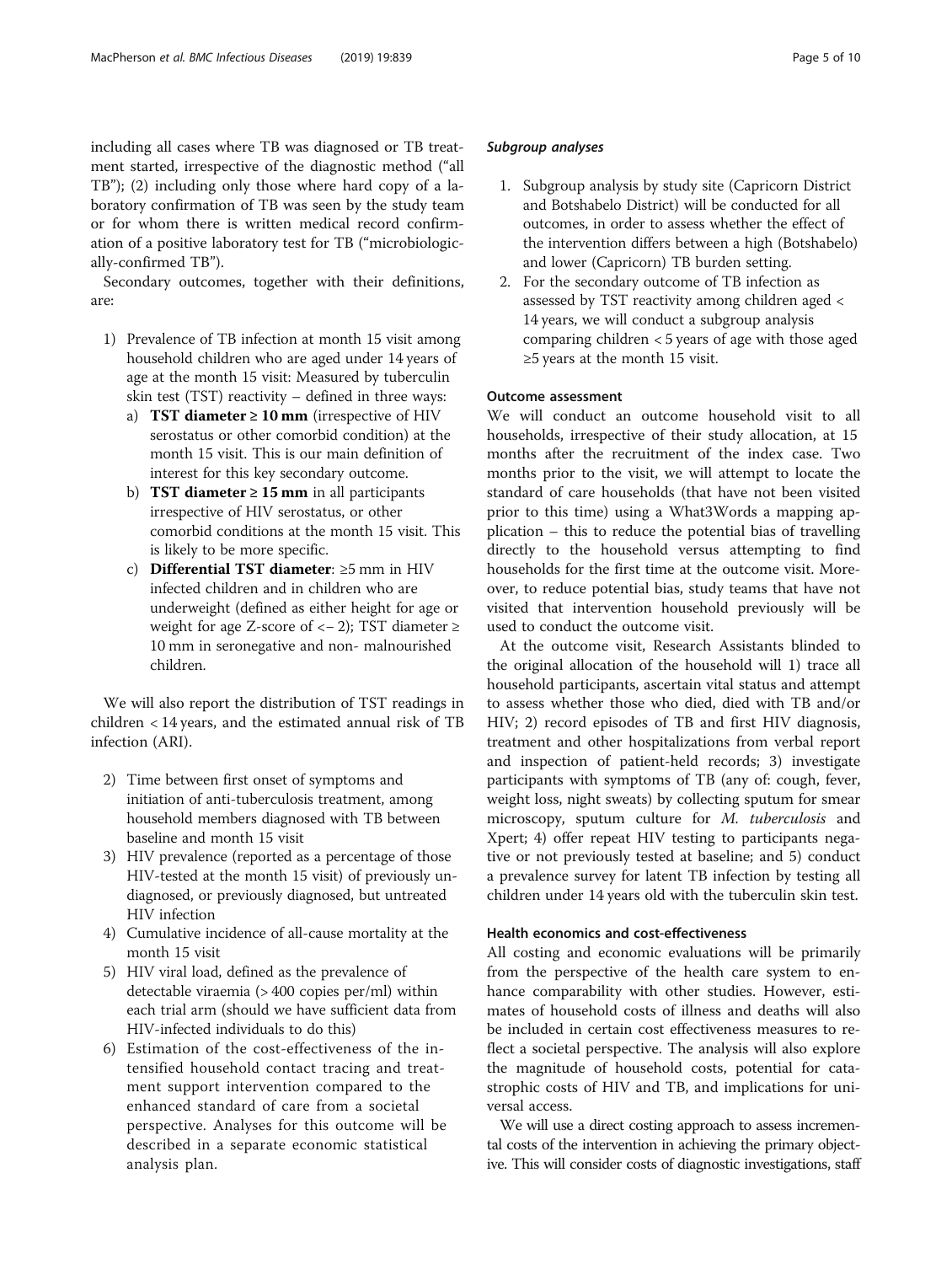and travel and any other substantial items that may be identified. Intervention costs will be differentiated carefully from various services and also from research activities.

Interviews with household members will record direct and indirect costs (e.g. lost income) of illness and accessing healthcare, and about effect on various household asset holdings to explore dissaving and potential for catastrophic costs.

The principal cost effectiveness indicators will be incremental costs per person diagnosed with HIV and/or TB, incremental cost per person linked to HIV and/or TB care through the intervention in each setting, and incremental cost per incident TB case and death avoided. Further indicators such as estimated incremental cost per life-year saved or per TB treatment completion will be generated if the frequency and profile of reported clinical outcomes support this. In addition, we will measure health-related quality of life of household members at baseline and follow-up using the EuroQol EQ-5D [[36\]](#page-9-0).

Records of health service utilization (in-patient days and outpatient visits) for each group will be combined with unit costs for each type of care derived from stepdown costings in relevant facilities to estimate possible cost savings and net costs.

Incremental cost effectiveness ratios will be compared to benchmarks for South African HIV, TB and other health interventions to facilitate interpretation for policymakers.

Sensitivity analyses will assess the strength and robustness of cost effectiveness findings, and aggregated and disaggregated unit cost measures will be reported. To clarify comparisons with other interventions and relevance for other settings, reports will clearly describe the case finding initiative and context, and explore system strengthening issues such as capacity needs, effects of scale and overall budget requirements.

## Statistical analysis plan

A sample size of 1200 index cases in each district (2400 in total) is proposed, based on previous studies in the districts, and assuming mean household size of 5.5 members, and household TB incidence that is the mean of that reported for each district. This will provide 80% power to detect a 30% difference (two-sided  $p < 0.05$ ) in TB-free survival between the trial arms with an intracluster correlation coefficient of  $k = 0.3$ . Routine data from both sites suggest that they diagnose and treat at least double this number of TB cases per annum. No interim analysis will be undertaken.

Data will be captured using paper case record forms, and doubled entered into a secure RedCap Database hosted on a server at the University of Witwatersrand, Johannesburg, South Africa. To maintain confidentiality

of participants, completed case record forms will be stored securely at study site research offices, and participant identifying information will be removed during data capture. Logical rules and check ranges for values will be implemented, and data quality checks will be run regularly by the study Data Manager.

All analysis will be done on an intention to treat basis, with denominators comprising households and household members randomly allocated to trial groups. We will compare baseline household-, and index case-, and household members-level socio-demographic and clinical characteristics between allocated trial groups. This will use absolute numbers and proportions for categorical variables. Means and standard deviations, or medians and interquartile ranges, will be used for continuous variables.

Outcomes will be assessed in two analysis populations: A) all household members who were listed at baseline for whom information is available at final study visit ("baseline cohort", with analysis including and excluding TB index case conducted); B) all household members for whom information is available at final study visit irrespective of presence at baseline ("final visit cohort"). Cohort A will be the primary analysis population. Results from Cohort B will be used to investigate whether the effect of the intervention extends beyond those exposed to the intervention.

All analyses will be done on an intention-to-treat basis, i.e. data from household members included in populations A and B described above, will be included in the analysis, regardless of whether they underwent all intervention procedures in their trial arm.

Additionally, for secondary outcome 1, the analysis population will be restricted to those individuals aged less than 14 years at the time of outcome assessment at 15 months and for secondary outcome 2, the analysis population will be restricted to those individuals with a bacteriologically-confirmed TB diagnosis during the follow-up period.

For the primary trial outcome (TB free survival), Poisson regression with random effects to account for clustering at the household level, will be used to estimate a rate ratio,  $95\%$  confidence interval and *p*-value for the effect of the intervention. To allow for the stratified randomisation by district, a fixed effect term for district will be included in the regression model.

Analysis of secondary and exploratory outcomes will follow a similar approach, except where binomial outcomes are assessed (e.g. proportion of child household members with MTB infection; proportion of household members with undiagnosed or untreated HIV), in which case we will use logistic regression with random effects to account for household clustering. For secondary outcome 5 (community HIV load), we will calculate this as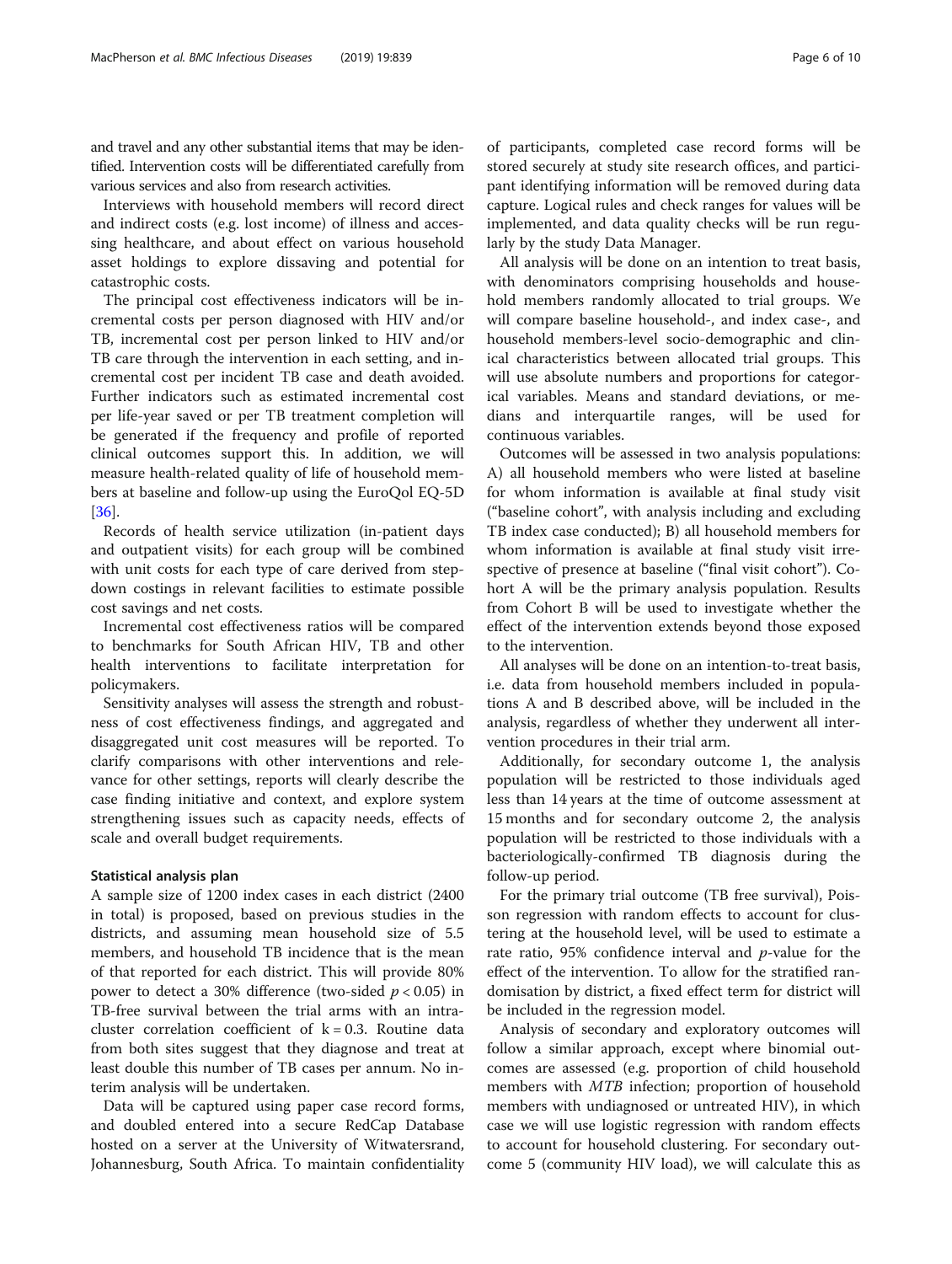the fraction of HIV-positive individuals with a measured viral load who have detectable viraemia multiplied by the number of individuals testing HIV-positive and divided by the total population with a measured HIV status.

Subgroup analysis will be done by examining stratumspecific (district-specific) rate ratios (or odds ratios for binary outcomes) and by fitting terms for the interaction between trial arm and district in random effects regression models.

This trial offers a number of important health benefits, including early diagnosis and supported access to TB and HIV care, which are known to be problematic and expensive for individuals under current health systems in South Africa. Moreover, the trial will provide important information to assist in the development of improved HIV and TB services and pathways to care in local communities and in South Africa.

All index TB cases (or their representative if deceased) and household members will provide informed consent to participate in the study. Parental consent to participate in research will be obtained for children < 18 years and assent will be obtained from children 7-14 years. Individuals who are illiterate, or unable to write, will be invited to provide a thumbprint confirmation of consent to participant, accompanied by a witness signature.

Household tracing has the potential to inadvertently disclose confidential clinical information such as TB or HIV status, and to perpetrate stigma and discrimination, although previous cluster randomised trials in sub-Saharan Africa have demonstrated that these potential risks are minimal, with trial withdrawal due to stigma or discrimination extremely uncommon [\[37](#page-9-0), [38\]](#page-9-0). Partner disclosure of HIV status and TB status have been clearly shown to be beneficial to household members and partners. Nevertheless, the trial team will take extensive steps to ensure that recruited index cases are fully aware of the possible implications of household tracing and follow-up, and they will be supported to disclose results to members of their household by trained research assistants and study nurses. HIV and TB testing will use South African National guideline procedures, which have been well-validated in terms of diagnostic accuracy.

# **Discussion**

The TB and HIV co-epidemics in sub-Saharan Africa continue to pose serious threats to public health, health systems and development. The End-TB Strategy has set out bold targets to identify and treat all individuals with TB to rapidly reduce incidence, prevalence, morbidity, and mortality, and eliminate the catastrophic costs associated with TB diagnosis and treatment [\[5](#page-8-0)]. Concerted action is underway to implement high impact HIV care and prevention to end the acquired immunodeficiency syndrome (AIDS) epidemic. Despite primary data [[16](#page-8-0), [17,](#page-8-0) [28\]](#page-8-0), systematic reviews [\[12](#page-8-0), [21](#page-8-0)] and guidelines [[10](#page-8-0)] highlighting the high potential of index-case based case finding interventions for TB and HIV, implementation in the region has been limited by a lack of clear evidence on how cost-effective interventions are likely to be for households, communities and health systems. The present cluster-randomised trial will attempt to answer a series of critical outstanding questions for policymakers: can a strategy of household index TB case contact tracing, intensified screening for HIV and TB (with rapid molecular testing of all contacts), and supported linkage into HIV and TB treatment and prevention improve TBfree survival and reduce prevalence of M. tuberculosis infection in children?

Historically, household contact tracing of index TB cases – with an emphasis on prompt identification, screening and treatment of contacts of sputum-smear positive cases – has contributed to the substantial improvements in TB control over the twentieth century. This strategy is still widely used in high income settings [[39\]](#page-9-0). However, concerns over resource-requirements and affordability have precluded implementation in low income settings. Moreover, where TB incidence and prevalence are high, and in high HIV prevalence settings, concerns have been raised that household-targeted casefinding approaches may be ineffective as incident TB disease among household contacts comprises only a small fraction of all population TB cases, meaning that household-targeted screening may only contribute marginally to case detection and overall reductions in disease incidence and prevalence [\[40\]](#page-9-0). Indeed, the ZAMSTAR trial did not clearly demonstrate the effectiveness of household-based interventions on reducing community TB prevalence and incidence of childhood infection [[14\]](#page-8-0). However, coupled with emerging evidence of the higher than previously thought burden of previously undiagnosed HIV and TB among household contacts of TB cases  $[16]$  $[16]$ , a number of new advances in more sensitive rapid molecular TB diagnostics (e.g. Xpert MTB/Rif), and increasing awareness of the effectiveness of longer duration TB chemoprophylaxis and ART have given fresh impetus to evaluate the effectiveness of more intensified household approaches.

Considerable uncertainty exists about where TB is predominantly transmitted in high HIV prevalence settings. Social mixing and genomic studies suggest that only a moderate fraction of transmissions occur within households, with settings outside the house such as churches, bars and public transport more commonly implicated [[41](#page-9-0)–[44](#page-9-0)]. Nevertheless, there remains a compelling public health and epidemiological case for targeting contact tracing towards the household contacts of index TB cases. Despite incident cases being infrequently linked by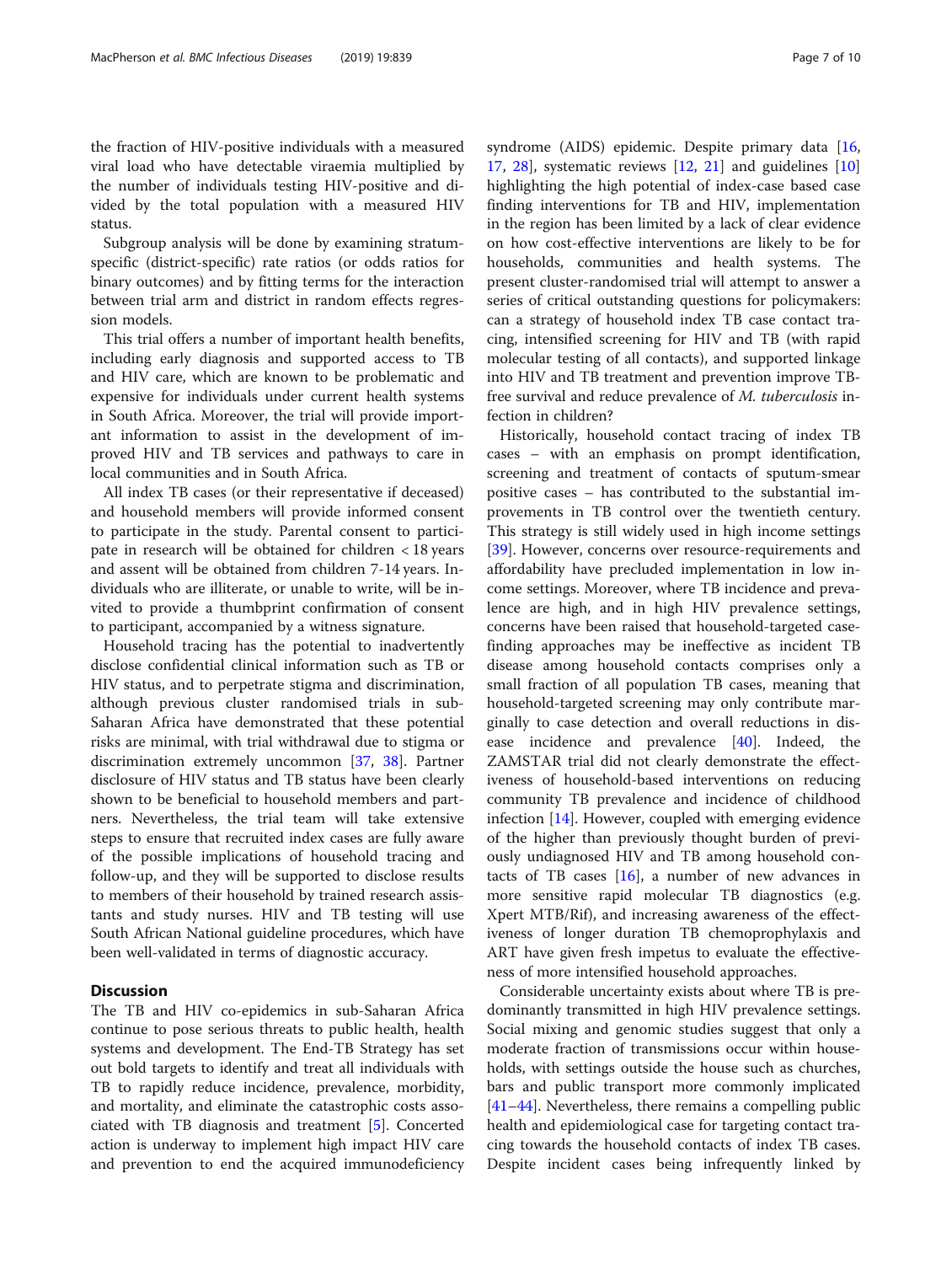<span id="page-7-0"></span>existing techniques at the population level, cohort studies have demonstrated that the risk of incident and prevalent TB is substantially and significantly higher among household contacts than among individuals not exposed to the household [\[29](#page-8-0)]. Moreover, household contacts are usually substantially easier to trace, screen and support to access care, treatment and prevention services than contacts encountered in other settings. Assessment of shared airspace exposure-time to potentially infectious cases can be more readily made, informing a more rational approach to screening criteria. Finally, the extremely high prevalence and incidence of previously undiagnosed and untreated HIV with high susceptible to TB disease makes an integrated household TB and HIV case-finding, screening, treatment and prevention approach feasible and attractive.

The units of randomisation in this trial are the households of index TB cases. In addition to facilitating delivery of trial interventions, the cluster-randomised design will allow us to determine effectiveness on TB-free survival at the household level, allowing us to test hypotheses around the impact on household-contacts. Should the present trial demonstrate intervention effectiveness, future trials may wish to investigate the effectiveness of interventions on TB incidence, prevalence or mortality at a community level. Such a cluster-randomised trial would however be very expensive, requiring large numbers of participants and clusters to evaluate the comparatively rare TB endpoints. Therefore, the present trial will provide important preliminary evidence on effectiveness to inform the design of future trials.

Strengths of this trial include the efficient design to evaluate the effectiveness on a number of important endpoints; the high likelihood that results will be directly informative to policymakers; and the potential to support capacity development at health facilities and university departments in traditionally under-resourced settings. There are however a number of challenges in the design and implementation. Despite recent advances, bacteriological TB diagnostics for active disease remain suboptimal, and screening for latent disease is limited by poor sensitivity, especially where environmental mycobacterial exposure and HIV are common. Because incident TB cases in household contacts may be bacteriologically-undetected, we will evaluate the effectiveness of interventions on incidence rates of both bacteriologically-confirmed and all-TB. Because of the nature of trial interventions, it is impossible to blind participants to allocation group. To minimise the risk of bias, research assistants conducting final outcome assessments will be blinded to household allocation, and investigator blinding will be maintained until the completion of all study activities and final data preparation. We have selected one very-high and one moderate TB incidence community for study sites, however analysis will be underpowered to detect

differences in the impact of the intervention on outcomes between sites. Results will be generalizable to similar communities in sub-Saharan Africa, but may not be to other lower HIV prevalence settings.

In summary, results of this trial will provide policymakers with clear evidence about whether intensified household contact tracing of index TB cases, screening for HIV and TB, and supported linkage to care, treatment and prevention are effectiveness at improving TB free survival and reducing childhood M. tuberculosis prevalence, and can contribute to efforts to achieve the End-TB strategy goals.

#### Supplementary information

Supplementary information accompanies this paper at [https://doi.org/10.](https://doi.org/10.1186/s12879-019-4502-5) [1186/s12879-019-4502-5.](https://doi.org/10.1186/s12879-019-4502-5)

Additional file 1. Map of study districts.

#### Abbreviations

AIDS: Acquired immunodeficiency syndrome; ART: Antiretroviral therapy; CD4: Cluster of differentiation 4; DSMB: Data and safety monitoring board; HIV: Human immunodeficiency virus; IPT: Isoniazid preventive therapy; MGIT: Mycobacteria growth indicator tube; TB: Tuberculosis; TST: Tuberculin skin test; WHO: World Health Organization; ZAMSTAR: Zambia, South Africa Tuberculosis and AIDS Reduction

#### Acknowledgements

We gratefully acknowledge the assistance of Free State and Limpopo Provincial Departments of Health for technical and logistical support.

#### Trial status

Currently recruiting. Recruitment began: 15th December 2016. SPIRIT Checklist can be found in Supplemental material.

#### Authors' contributions

NAM, PM, ELW, EV, SL and AR conceived the study. PM and NAM wrote drafts of the paper. ELW helped to design the statistical framework of the trial and contributed to drafts. AK designed the economic analysis components of the trial. MM and LL contributed to trial management and implementation. All other authors contributed to the design of the trial and to the final version of the paper. All authors read and approved the final manuscript.

#### Funding

This study is funded by a UK/South African MRC Newton Fund Grant. The funder had no role in the design, implementation, writing or decision to publish.

#### Availability of data and materials

The Principal Investigators (NAM, PM) and Statistician (ELW) will have access to the final trial dataset. Following unblinding and final analysis, study results will be formally presented to the District and Provincial health departments. Study results will be submitted for publication in a peer-reviewed journal with an emphasis of public health and tuberculosis soon after completion of analysis. Results will also be presented at an international scientific conference to facilitate dissemination. An anonymised final data set and code to allow reproducible analysis will be made publicly-available.

#### Ethics approval and consent to participate

The Institutional Review Boards of the University of the Witwatersrand, South Africa, the University of Liverpool, UK, and the London School of Hygiene and Tropical Medicine, UK have approved the study. Ongoing review and approval of the study will be maintained by these committees. Requests for protocol amendments will be made in writing to Institutional Review Boards. An independent data and safety monitoring board (DSMB) comprised of an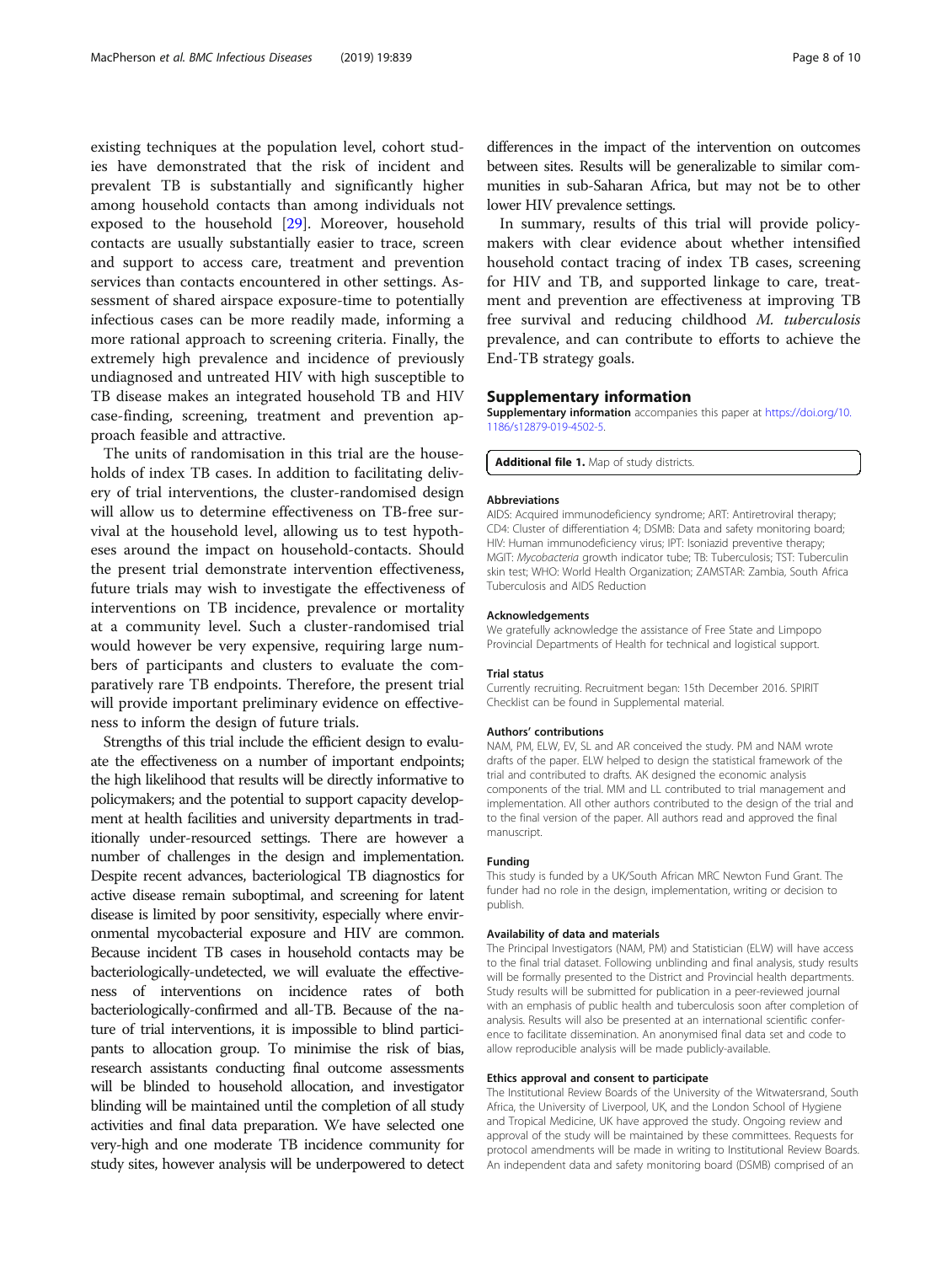<span id="page-8-0"></span>Academic Clinical Chair, a TB Expert and a Statistician has been formed, and will meet prior to trial commencement, when they will review the design, planned conduct and proposed analyses, and at least annually thereafter. Interim blinded analyses will be provided to the DSMB, with data unblinded at their request. The DSMB will make recommendations to investigators to continue, or prematurely halt the study. Written informed consent will be recorded from index TB cases (or their primary caregiver, if deceased or younger than 14 years of age), and from household members, either at baseline home visit (Intervention group), or at 15 month outcome assessment visit (Control group) by Good Clinical Practice-trained Study Research Assistants and Nurses. The trial will be reviewed by a site monitoring team from the University of the Witwatersrand, Johannesburg.

#### Consent for publication

Not applicable.

#### Competing interests

The authors declare that they have no competing interests.

#### Author details

<sup>1</sup>Malawi-Liverpool-Wellcome Trust Clinical Research Programme, Queen Elizabeth Central Hospital, Blantyre, Malawi. <sup>2</sup>Department of Clinical Sciences, Liverpool School of Tropical Medicine, Liverpool, UK. <sup>3</sup>MRC Tropical Epidemiology Group, London School of Hygiene and Tropical Medicine, London, UK. <sup>4</sup>Department of Internal Medicine, Klerksdorp Tshepong Hospital Complex and University of the Witwatersrand, Klerksdorp, South Africa. 5 Perinatal HIV Research Unit (PHRU), SA MRC Soweto Matlosana Collaborating Centre for HIV/AIDS and TB, University of the Witwatersrand, Soweto, South Africa. <sup>6</sup>Department of Paediatrics, Chris Hani Baragwanath Academic Hospital, and University of the Witwatersrand, Soweto, South Africa. <sup>7</sup> Department of Medicine, Polokwane and Mankweng Hospitals, University of Limpopo, Polokwane, South Africa.

# Received: 29 January 2019 Accepted: 24 September 2019

#### References

- 1. World Health Organization, Global Tuberculosis Report. Geneva: World Health Organization; 2015.
- 2. Corbett EL, Watt CJ, Walker N, Maher D, Williams BG, Raviglione MC, Dye C. The growing burden of tuberculosis: global trends and interactions with the HIV epidemic. Arch Intern Med. 2003;163(9):1009–21.
- 3. UNAIDS, HIV estimates with uncertainty bounds 1990-2014. Geneva: UNAIDS; 2015.
- 4. Abdool Karim SS, Churchyard GJ, Karim QA, Lawn SD. HIV infection and tuberculosis in South Africa: an urgent need to escalate the public health response. Lancet (London, England). 2009;374(9693):921–33.
- 5. World Health Organization. End TB Strategy: Global strategy and targets for tuberculosis prevention, care and control after 2015. Geneva: World health Organization; 2015.
- 6. Madan J, Lonnroth K, Laokri S, Squire SB. What can dissaving tell us about catastrophic costs? Linear and logistic regression analysis of the relationship between patient costs and financial coping strategies adopted by tuberculosis patients in Bangladesh, Tanzania and Bangalore, India. BMC Health Services Res. 2015;15:476.
- 7. Wingfield T, Boccia D, Tovar M, Gavino A, Zevallos K, Montoya R, Lonnroth K, Evans CA. Defining catastrophic costs and comparing their importance for adverse tuberculosis outcome with multi-drug resistance: a prospective cohort study, Peru. PLoS Med. 2014;11(7):e1001675.
- Grzybowski S, Barnett GD, Styblo K. Contacts of cases of active pulmonary tuberculosis. Bull Int Union Tuberc. 1975;50(1):90–106.
- Rieder HL. Contacts of tuberculosis patients in high-incidence countries. Int J Tuberc Lung Dis. 2003;7(12 Suppl 3):S333–6.
- 10. World Health Organization. Recommendations for investigating contacts of persons with infectious tuberculosis in low- and middle-income countries. Geneva: World Health Organization; 2012.
- 11. Department of Health, Republic of South Africa. National Tuberculosis Management Guidelines. Pretoria: Department of Health, Republic of South Africa; 2014.
- 12. Morrison J, Pai M, Hopewell PC. Tuberculosis and latent tuberculosis infection in close contacts of people with pulmonary tuberculosis in low-

income and middle-income countries: a systematic review and metaanalysis. Lancet Infect Dis. 2008;8(6):359–68.

- 13. Claassens MM, du Toit E, Dunbar R, Lombard C, Enarson DA, Beyers N, Borgdorff MW. Tuberculosis patients in primary care do not start treatment. What role do health system delays play? Int J Tuberc Lung Dis. 2013;17(5):603–7.
- 14. Ayles H, Muyoyeta M, Du Toit E, Schaap A, Floyd S, Simwinga M, Shanaube K, Chishinga N, Bond V, Dunbar R, et al. Effect of household and community interventions on the burden of tuberculosis in southern Africa: the ZAMSTAR community-randomised trial. Lancet (London, England). 2013; 382(9899):1183–94.
- 15. Steingart KR, Henry M, Ng V, Hopewell PC, Ramsay A, Cunningham J, Urbanczik R, Perkins M, Aziz MA, Pai M. Fluorescence versus conventional sputum smear microscopy for tuberculosis: a systematic review. Lancet Infect Dis. 2006;6(9):570–81.
- 16. Shapiro AE, Variava E, Rakgokong MH, Moodley N, Luke B, Salimi S, Chaisson RE, Golub JE, Martinson NA. Community-based targeted case finding for tuberculosis and HIV in household contacts of patients with tuberculosis in South Africa. Am J Respir Crit Care Med. 2012;185(10):1110–6.
- 17. Lala SG, Little KM, Tshabangu N, Moore DP, Msandiwa R, van der Watt M, Chaisson RE, Martinson NA. Integrated source case investigation for tuberculosis (TB) and HIV in the caregivers and household contacts of hospitalised young children diagnosed with TB in South Africa: an observational study. PLoS One. 2015;10(9):e0137518.
- 18. Little KM, Msandiwa R, Martinson N, Golub J, Chaisson R, Dowdy D. Yield of household contact tracing for tuberculosis in rural South Africa. BMC Infect Dis. 2018;18(1):299.
- 19. Dowdy DW, Basu S, Andrews JR. Is passive diagnosis enough? The impact of subclinical disease on diagnostic strategies for tuberculosis. Am J Respir Crit Care Med. 2013;187(5):543–51.
- 20. Corbett EL, MacPherson P. Tuberculosis screening in high human immunodeficiency virus prevalence settings: turning promise into reality. Int J Tuberc Lung Dis. 2013;17(9):1125–38.
- 21. Kranzer K, Afnan-Holmes H, Tomlin K, Golub JE, Shapiro AE, Schaap A, Corbett EL, Lonnroth K, Glynn JR. The benefits to communities and individuals of screening for active tuberculosis disease: a systematic review. Int J Tuberc Lung Dis. 2013;17(4):432–46.
- 22. Theron G, Zijenah L, Chanda D, Clowes P, Rachow A, Lesosky M, Bara W, Mungofa S, Pai M, Hoelscher M, et al. Feasibility, accuracy, and clinical effect of point-of-care Xpert MTB/RIF testing for tuberculosis in primary-care settings in Africa: a multicentre, randomised, controlled trial. Lancet (London, England). 2014;383(9915):424–35.
- 23. Martinson NA, Barnes GL, Moulton LH, Msandiwa R, Hausler H, Ram M, McIntyre JA, Gray GE, Chaisson RE. New regimens to prevent tuberculosis in adults with HIV infection. N Engl J Med. 2011;365(1):11–20.
- 24. Samandari T, Agizew TB, Nyirenda S, Tedla Z, Sibanda T, Shang N, Mosimaneotsile B, Motsamai OI, Bozeman L, Davis MK, et al. 6-month versus 36-month isoniazid preventive treatment for tuberculosis in adults with HIV infection in Botswana: a randomised, double-blind, placebo-controlled trial. Lancet (London, England). 2011;377(9777):1588–98.
- 25. Danel C, Moh R, Gabillard D, Badje A, Le Carrou J, Ouassa T, Ouattara E, Anzian A, Ntakpe JB, Minga A, et al. A trial of early Antiretrovirals and isoniazid preventive therapy in Africa. N Engl J Med. 2015;373(9):808–22.
- 26. Rangaka MX, Wilkinson RJ, Boulle A, Glynn JR, Fielding K, van Cutsem G, Wilkinson KA, Goliath R, Mathee S, Goemaere E, et al. Isoniazid plus antiretroviral therapy to prevent tuberculosis: a randomised double-blind, placebo-controlled trial. Lancet (London, England). 2014;384(9944):682–90.
- 27. World Health Organization. Guidelines on when to start antiretroviral therapy and on pre-exposure prophylaxis for HIV. Geneva: World Health Organization; 2015.
- 28. Puryear S, Seropola G, Ho-Foster A, Arscott-Mills T, Mazhani L, Firth J, Goldfarb DM, Ncube R, Bisson GP, Steenhoff AP. Yield of contact tracing from pediatric tuberculosis index cases in Gaborone, Botswana. Int J Tuberc Lung Dis. 2013;17(8):1049–55.
- 29. van Schalkwyk C, Variava E, Shapiro AE, Rakgokong M, Masonoke K, Lebina L, Welte A, Martinson N. Incidence of TB and HIV in prospectively followed household contacts of TB index patients in South Africa. PLoS One. 2014; 9(4):e95372.
- 30. Statistics South Africa. Census 2011. Free State Municipal Fact Sheet. Pretoria: Statistics South Africa; 2011.
- 31. Statistics South Africa. Census 2011. Limopo Province Municipal Fact Sheet. Pretoria: Statistics South Africa; 2011.